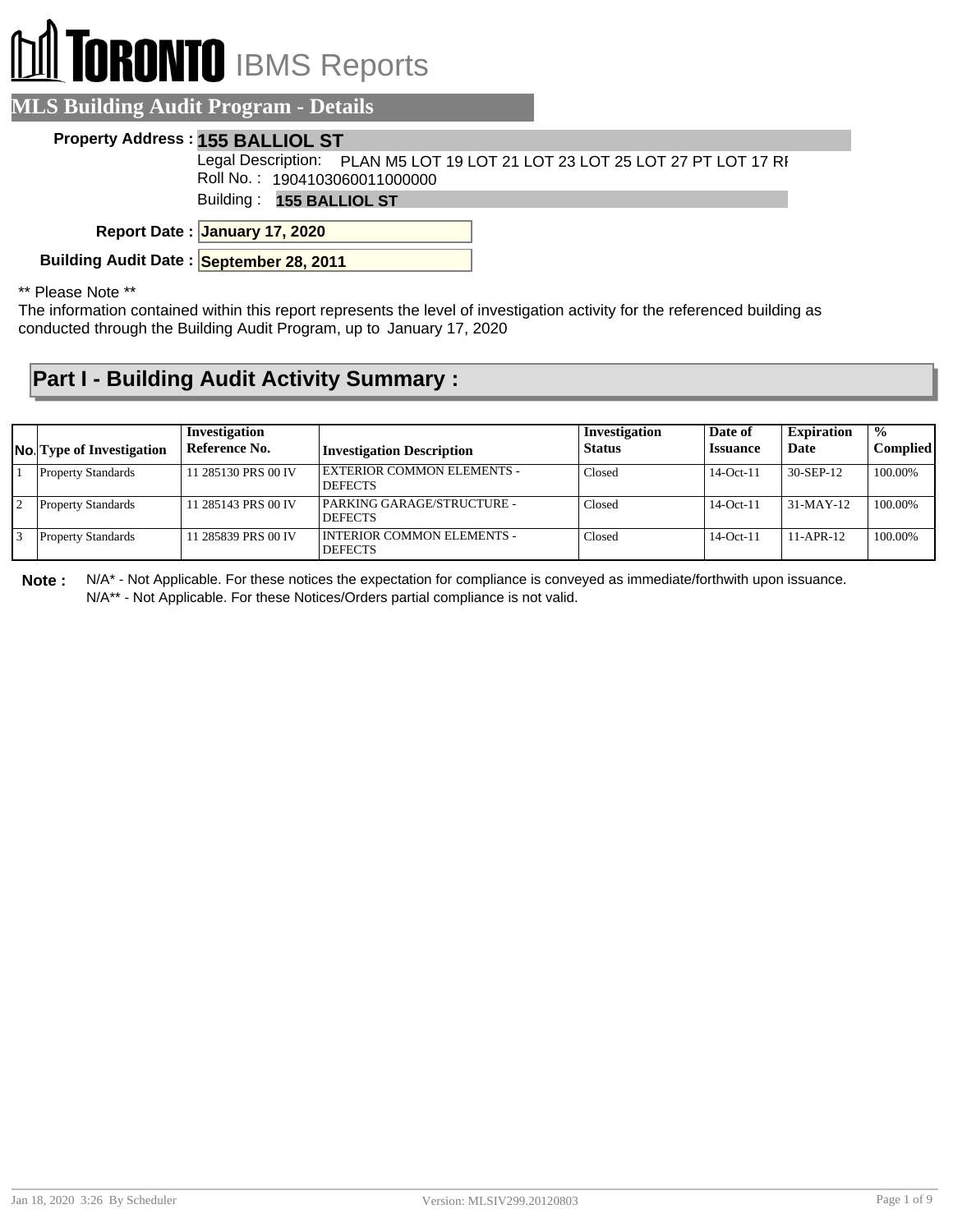## **Part II - Building Audit Details for Property Standards Orders :**

| Type of<br><b>No. Investigation</b> | Investigation<br>∣Reference No.            | <b>Investigation Description</b>                                 | Investigation Date of<br><b>Status</b> | <b>Issuance</b> | <b>Expiration</b><br>Date | <b>Next Scheduled</b><br><b>Inspection Date</b> |
|-------------------------------------|--------------------------------------------|------------------------------------------------------------------|----------------------------------------|-----------------|---------------------------|-------------------------------------------------|
| Property Standards                  |                                            | 11 285130 PRS 00 IV EXTERIOR COMMON ELEMENTS -<br><b>DEFECTS</b> | <b>Closed</b>                          | 14-Oct-11       | 30-SEP-12                 | 25-Jun-14                                       |
|                                     | No. of defects contained within the Order: | 20                                                               |                                        |                 |                           |                                                 |

**0**

**No. of defects that remain outstanding :**

|                | <b>Deficiency Details</b>                                                                                                                                                                                                                                                                                                                                                                                                         |                             |               |
|----------------|-----------------------------------------------------------------------------------------------------------------------------------------------------------------------------------------------------------------------------------------------------------------------------------------------------------------------------------------------------------------------------------------------------------------------------------|-----------------------------|---------------|
| No.            | <b>Violation/Defect</b>                                                                                                                                                                                                                                                                                                                                                                                                           | Location                    | <b>Status</b> |
| 1              | The retaining wall is not being maintained free from hazards. Namely: On the south side of<br>building adjacent to rock garden across from pool area. Secure concrete slabs on low retaining<br>walls                                                                                                                                                                                                                             | Exterior                    | Closed        |
| 2              | Aerial, satellite dish, or other similar structure and/or its supporting member is not maintained in<br>good repair. Namely: Check all satellite dishes on the exterior of building. Make sure they are all<br>properly and safely secured. Satellite dishes mounted on a tripod are accepted as proper<br>installation. A report is required following the inspection of the Satellite dishes.                                   | <b>Exterior Of Building</b> | Closed        |
| 3              | Equipment/attachment appurtenant to the building is not being maintained in good repair, namely,<br>the (canopy, marquee, sign, awning, screen, grille, stairway, pipe, duct, standpipe, air<br>conditioner. Etc.) Namely: Check all air conditioner units, make sure they are properly and safely<br>secured. A report is required following the inspection of the air conditioner units.                                        | <b>Exterior Of Building</b> | Closed        |
| 4              | The electrical connections are not maintained in good working order. Namely:<br>Deteriorated/damaged electrical conduit on the east side of building.                                                                                                                                                                                                                                                                             | <b>Exterior Of Building</b> | Closed        |
| 5              | Required guard does not prevent the passage of a spherical object having a diameter more than<br>100 millimetres. Namely: Balcony guards with vertical members on the sides. Openings are<br>greater than 100 millimetres.                                                                                                                                                                                                        | <b>Exterior Of Building</b> | Closed        |
| 6              | The exterior walls and their components are not being maintained in good repair. Namely; Shear<br>walls of building, paint is peeling, refinishing is required.                                                                                                                                                                                                                                                                   | <b>Exterior Of Building</b> | Closed        |
| $\overline{7}$ | The protective/decorative finish on the exterior surfaces is not being maintained in good repair.<br>Namely; Evidence of surface rust on exiterior side and frame of exit door on the north-west side<br>of building.                                                                                                                                                                                                             | North Front West            | Closed        |
| 8              | In a dwelling unit, a window located more than 2,000 millimetres above grade opens within 1,500<br>millimetres of the floor not leading to a balcony does not employ a controlled sash operation to<br>restrict, when engaged, the opening of the operable sash to not more than 100 millimetres.<br>Namely: Provide a window safety device to prevent windows not leading to a balcony to open not<br>more than 100 millimetres. | <b>Throughout Building</b>  | Closed        |
| 9              | The electrical fixtures are not maintained in good working order. Namely: North east exit stairway,<br>improper socket on exterior light fixture. To be replaced.                                                                                                                                                                                                                                                                 |                             | Closed        |
| 10             | The electrical receptacle are not maintained in good working order. Namely: North west exterior<br>exit stairway, exposed wires on corroded electrical fixture.                                                                                                                                                                                                                                                                   |                             | Closed        |
| 11             | The electrical fixtures are not maintained in a safe and complete condition. Namely: Missing light<br>bulbs on the landscaped light fixtures on the north side of building.                                                                                                                                                                                                                                                       |                             | Closed        |
| 12             | Height of the quard for the exit stairs are less than 1,070 millimetres around landings. Namely:<br>Retaining wall guard adjacent to south west exit stairwell.                                                                                                                                                                                                                                                                   |                             | Closed        |
| 13             | The required quard on top of the retaining wall is not maintained in good repair. Namely: Exterior<br>guard on top of retaining wall is damaged/bent, repairs are required.                                                                                                                                                                                                                                                       |                             | Closed        |
| 14             | The front yard of a residential property is landscaped with an unapproved material. Namely: North<br>west landscaped area adjacent to exterior stairwell. A discarded concrete curb stop with a<br>protruding rebar to be removed.                                                                                                                                                                                                |                             | Closed        |
| 15             | The yards and /or other part of property is not being kept clean and free from accumulation of<br>refuse, litter, garbage and/or other debris. Namely: Inside ventilation grate on the south west side<br>of property. Cleaning is required.                                                                                                                                                                                      |                             | Closed        |
| 16             | The yards and /or other part of property is not being kept clean and free from accumulation of<br>refuse, litter, garbage and/or other debris. Namely: Accumulation of tires and discarded pots on<br>the south side of the property adjacent to screen enclosure.                                                                                                                                                                |                             | Closed        |
| 17             | The exterior surface has not been restored and/or resurfaced where necessary. Namely: North<br>west exit stairwell 2nd level. Refinish wall surface and frame around exit door.                                                                                                                                                                                                                                                   |                             | Closed        |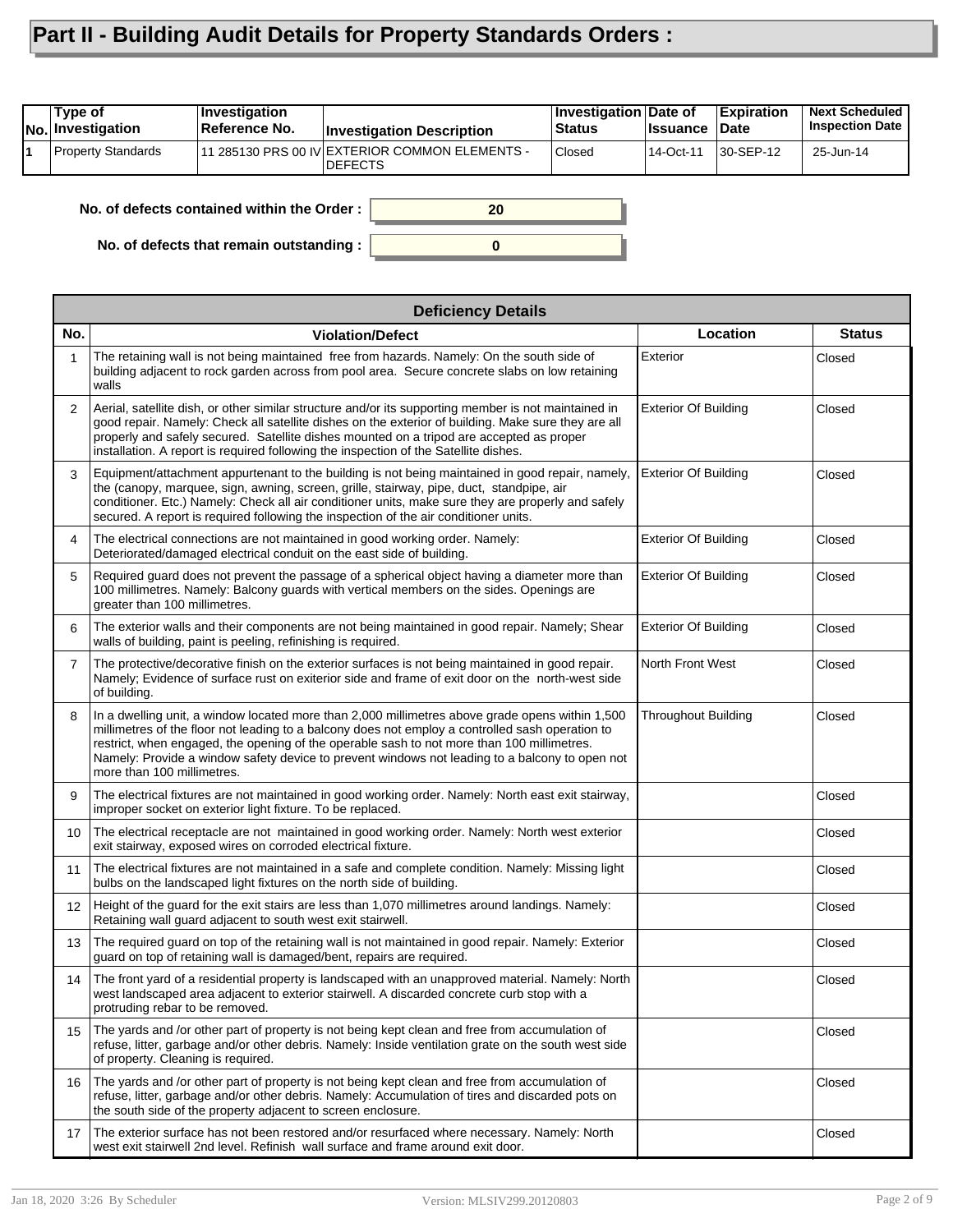| 18 | The exterior surface has not been restored and/or resurfaced where necessary. Namely: All exit<br>staiwells from underground garage. Evidence of paint peeling, rust stains, deteriorated parging,<br>moisture penetration, on walls and ceiling areas under stairs. Repairs are required. | Closed |
|----|--------------------------------------------------------------------------------------------------------------------------------------------------------------------------------------------------------------------------------------------------------------------------------------------|--------|
| 19 | Required guard does not prevent the passage of a spherical object having a diameter more than<br>100 millimetres. Namely: South west exit stairwell from underground garage. Openings in the<br>landing guard are greater than 100mm.                                                      | Closed |
| 20 | The floor drain is not maintained in good repair. Namely: Missing floor drain cover in the 2nd level<br>exterior exit stairway.                                                                                                                                                            | Closed |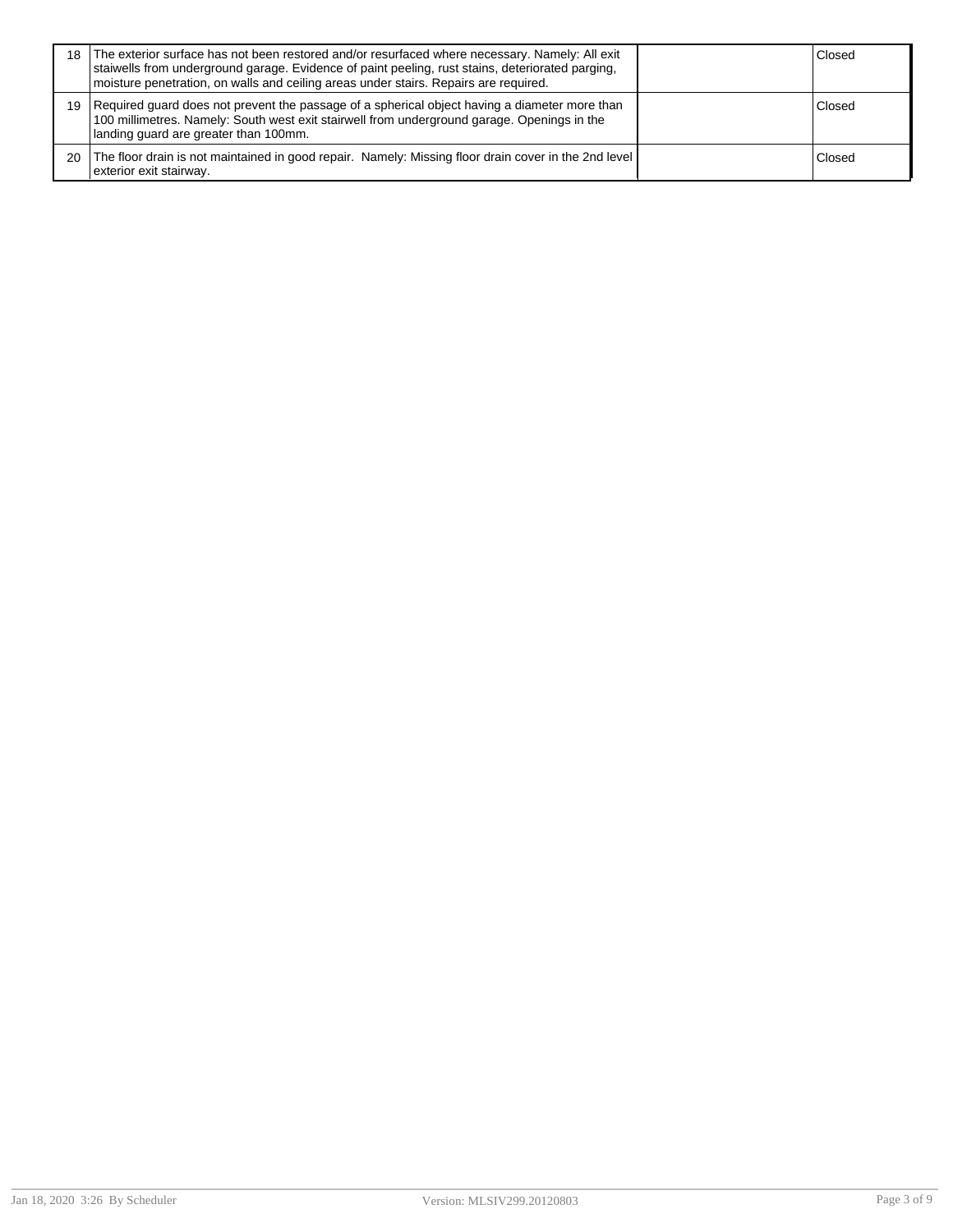| Tvpe of<br>No. Investigation | <b>Investigation</b><br>⊺Reference No. | <b>Investigation Description</b>                                  | ∣Investigation Date of<br>Status | <b>Issuance</b> | <b>Expiration</b><br><b>∣Date</b> | <b>Next Scheduled</b><br><b>Inspection Date</b> |
|------------------------------|----------------------------------------|-------------------------------------------------------------------|----------------------------------|-----------------|-----------------------------------|-------------------------------------------------|
| Property Standards           |                                        | 111 285143 PRS 00 IV PARKING GARAGE/STRUCTURE -<br><b>DEFECTS</b> | Closed                           | $114$ -Oct-11   | $ 31-MAY-12 $                     | 16-Jul-12                                       |

| No. of defects contained within the Order: | 30 |
|--------------------------------------------|----|
| No. of defects that remain outstanding :   |    |

|                 | <b>Deficiency Details</b>                                                                                                                                                                                                                                                                                                       |                                 |                  |
|-----------------|---------------------------------------------------------------------------------------------------------------------------------------------------------------------------------------------------------------------------------------------------------------------------------------------------------------------------------|---------------------------------|------------------|
| No.             | <b>Violation/Defect</b>                                                                                                                                                                                                                                                                                                         | Location                        | <b>Status</b>    |
| 1               | The location and size of openings present a hazard as they are designed with members or<br>attachments between 140 millimetres and 900 millimetres above the level protected by the guard<br>which facilitate climbing. Namely: All landing/stair guards in the basements levels providing<br>access to the underground garage. | <b>Basement</b>                 | Closed           |
| 2               | Required guard does not prevent the passsage of a spherical object having a diameter more than<br>100 millimetres. Namely: All landing and stair guards in the basement levels providing access to<br>the underground garage.                                                                                                   | <b>Basement</b>                 | Closed           |
| 3               | The stair guard when measured vertically from the stair nosing is less than 900 millimetres high.                                                                                                                                                                                                                               | <b>Basement</b>                 | Closed           |
| 4               | The parking or storage garage ceiling painted surface is not maintained in a state of good repair.<br>Namely: Throughout garage, evidence of moisture penetration, exposed corroded reinforcing<br>bars, deteriorated and broken concrete, peeling paint, repairs are required.                                                 | Garage                          | Closed           |
| 5               | The ceilings in the parking or storage garage are not impervious to water. Namely: Near<br>driveway/ramp area, deteriorated soffit with water penetration. Repairs are required.                                                                                                                                                | <b>Underground Parking Area</b> | Closed           |
| 6               | The ceilings in the parking or storage garage are not maintained free of holes, breaks or cracks.<br>Namely: Deteriorated concrete surface from space 193 to 192.                                                                                                                                                               | Underground Parking Area        | Closed           |
| $\overline{7}$  | The ceilings in the parking or storage garage are not maintained free of holes, breaks or cracks.<br>Namely: Cracks in ledge beam from spaces 215 to 230. 177 to 178. and space 146. Repairs are<br>required.                                                                                                                   | Underground Parking Area        | Closed           |
| 8               | The ceilings in the parking or storage garage are not maintained free of holes, breaks or cracks.<br>Namely: Deteriorated soffit on the intermediate slab near space 29, 136 and 137. Repair holes in<br>ceiling near space 57. Repairs required.                                                                               | <b>Underground Parking Area</b> | Closed           |
| 9               | Lighting in a garage is provided at less than 50 lux.                                                                                                                                                                                                                                                                           | <b>Underground Parking Area</b> | Closed           |
| 10              | The parking or storage garage is used to keep machinery, boats, vehicles, trailers and/or parts of<br>them that are in a wrecked, discarded, dismantled, inoperative or abandoned condition. Namely:<br>Remove stored bicycles in the underground garage near space 18B.                                                        | Underground Parking Area        | Closed           |
| 11              | The parking or storage garage ceiling painted surface is not maintained in a state of good repair.<br>Namely: Across from space 175. Deteriorated soffit and mould on the ceiling. Repairs are<br>required.                                                                                                                     | Underground Parking Area        | Closed           |
| 12 <sup>2</sup> | The parking or storage garage ceiling painted surface is not maintained in a state of good repair.<br>Namely: Near space 181, access cover plates are corroded and needs replacing. Repairs are<br>required.                                                                                                                    | Underground Parking Area        | Closed           |
| 13              | The parking or storage garage columns are not painted white from sixty (60) centimeters above<br>floor level.                                                                                                                                                                                                                   | Underground Parking Area        | Closed           |
| 14              | The parking or storage garage columns from floor level to a height of sixty (60) centimeters are<br>not painted black.                                                                                                                                                                                                          | Underground Parking Area        | Closed           |
| 15              | The parking or storage garage walls are not painted white from sixty (60) centimeters above floor<br>level.                                                                                                                                                                                                                     | <b>Underground Parking Area</b> | Closed           |
| 16              | The parking or storage garage is used to keep machinery, boats, vehicles, trailers and/or parts of<br>them that are in a wrecked, discarded, dismantled, inoperative or abandoned condition. Namely:<br>Near space 176. Remove all waste materials and debris including non operative vehicles from the<br>underground garage.  | <b>Underground Parking Area</b> | Closed           |
| 17              | The parking or storage garage is used to keep junk or rubbish. Namely: Clean out debris/rubbish<br>from the floor of sprinkler room. Repair caged wire. Remove undue storage.                                                                                                                                                   | <b>Underground Parking Area</b> | Closed           |
| 18              | The parking or storage garage is used to keep junk or rubbish. Namely: Clear and clean garage of<br>all debris including tires, carpet and other discarded materials.                                                                                                                                                           | Underground Parking Area        | Substantially Co |
| 19              | The parking or storage garage pedestrian exit door is secured in an open position. Namely; Exit<br>doot near parking space 5 is not locking properly in door frame. Repairs are required.                                                                                                                                       | Underground Parking Area        | Closed           |
| 20              | The floors in the parking or storage garage are not maintained free of dirt. Underground garage<br>floors are required to be power washed. Both levels.                                                                                                                                                                         | <b>Underground Parking Area</b> | Substantially Co |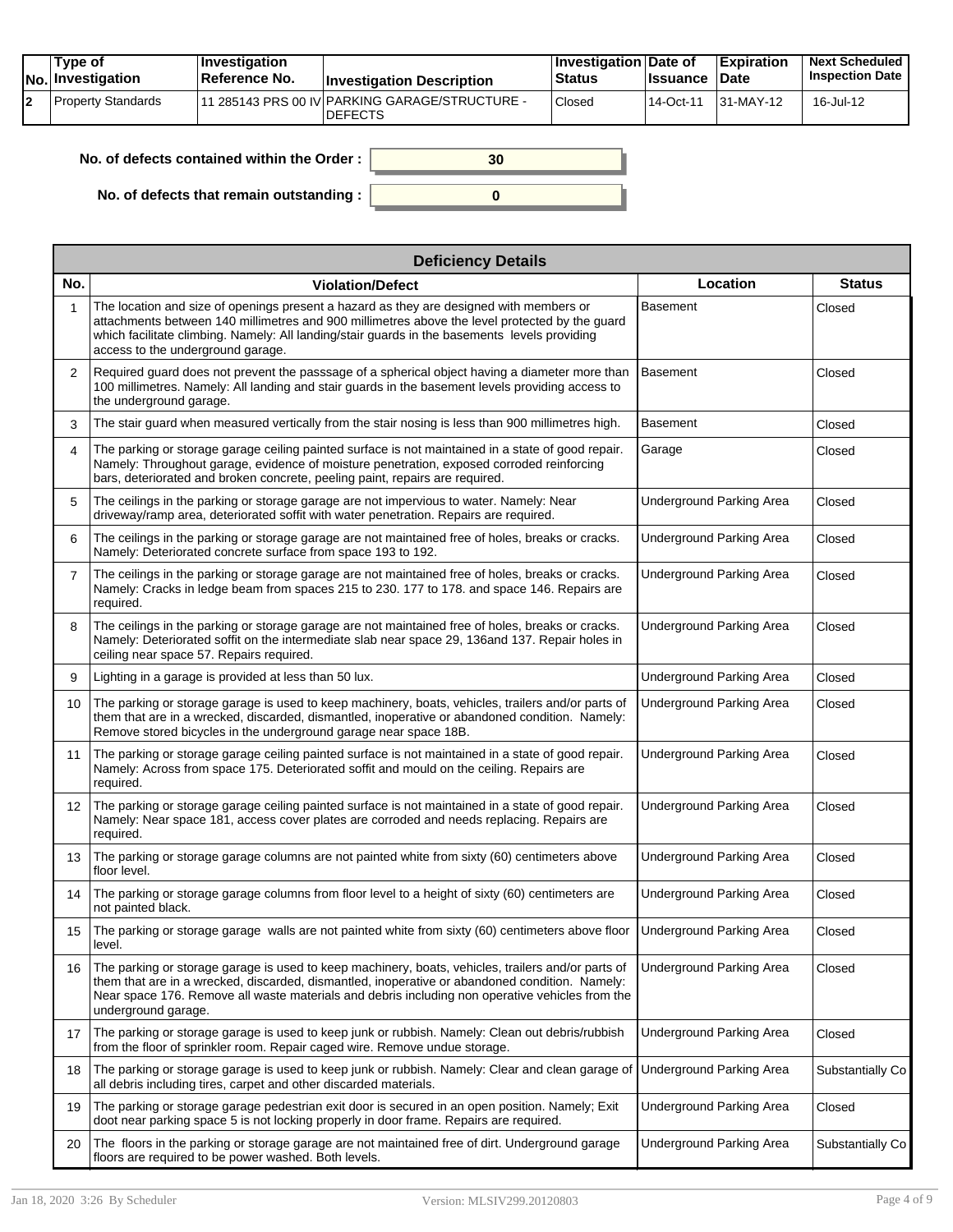| 21 | The plumbing system is not kept free from leaks or defects. Namely: Repair leaking pipes in Fire<br>Pump room.                                                                                                                                                                                                                                                                  | Underground Parking Area        | Closed |
|----|---------------------------------------------------------------------------------------------------------------------------------------------------------------------------------------------------------------------------------------------------------------------------------------------------------------------------------------------------------------------------------|---------------------------------|--------|
| 22 | The floor drain is not maintained in good repair. Namely: Repair all deteriorated and corroded<br>drain pipes in the underground garage. Including corroded/rusted drain pipe near space 134.                                                                                                                                                                                   | <b>Underground Parking Area</b> | Closed |
| 23 | The sign(s) is not being maintained in a good state of repair. Namely: Small exit sign installed<br>incorrectly on column, exposed metal edges, safety hazard. Sign to be replaced.                                                                                                                                                                                             | <b>Underground Parking Area</b> | Closed |
| 24 | Small safe-exit arrows are not prominently displayed on columns or walls 1.5 metres above the<br>floor, measured from the center of the arrow to the floor; at least every ten (10) metres along the<br>safe-exit route; at all safe-exit route decision points along the safe-exit route; and wherever a<br>safe-exit route crosses a traffic aisle.                           | Underground Parking Area        | Closed |
| 25 | The safe-exit door, the frame of a safe-exit door and the wall adjacent to the safe-exit door to a<br>distance of one (1) metre on both sides of the frame, and to a height of three (3) metres above the<br>floor or to the soffit above the bulkhead over the door is not the required coloured green. Namely:<br>Paint door green near space 134.                            | <b>Underground Parking Area</b> | Closed |
| 26 | Alert signs are not prominently displayed on columns or walls 2.1 metres above the floor,<br>measured from the top of the sign to the floor, so that there is 1 alert sign for every 25 parking<br>stalls in the parking or storage garage, with the alert signs being evenly distributed in the parking<br>or storage garage, but located no more than 30 metres apart.        | Underground Parking Area        | Closed |
| 27 | The mechanical ventilation system in the parking or storage garage is not on at all times or<br>otherwise controlled automatically by a carbon monoxide detection system that is located so as to<br>provide full protection. Namely: Near space 163, Secure the grate/guard for the mechanical<br>ventilation fan. Provide housing around all ventilation fans where required. | <b>Underground Parking Area</b> | Closed |
| 28 | The walls in the parking or storage garage are not maintained free of holes, breaks or cracks.<br>Namely: Deteriorated concrete surface from space 184 to 185. Also near spaces 126, 241 to 243.<br>Wall areas where the wall surface has deteriorated with rust stains, moisture penetration, and<br>peeling paint should be repaired.                                         | Underground Parking Area        | Closed |
| 29 | The walls in the parking or storage garage are not maintained free of holes, breaks or cracks.<br>Namely: Deteriorated mortar joints on wall at space 65.                                                                                                                                                                                                                       | Underground Parking Area        | Closed |
| 30 | Guard is less than 1,070 millimetres high. Namely: Landing guard height in the basement levels.                                                                                                                                                                                                                                                                                 |                                 | Closed |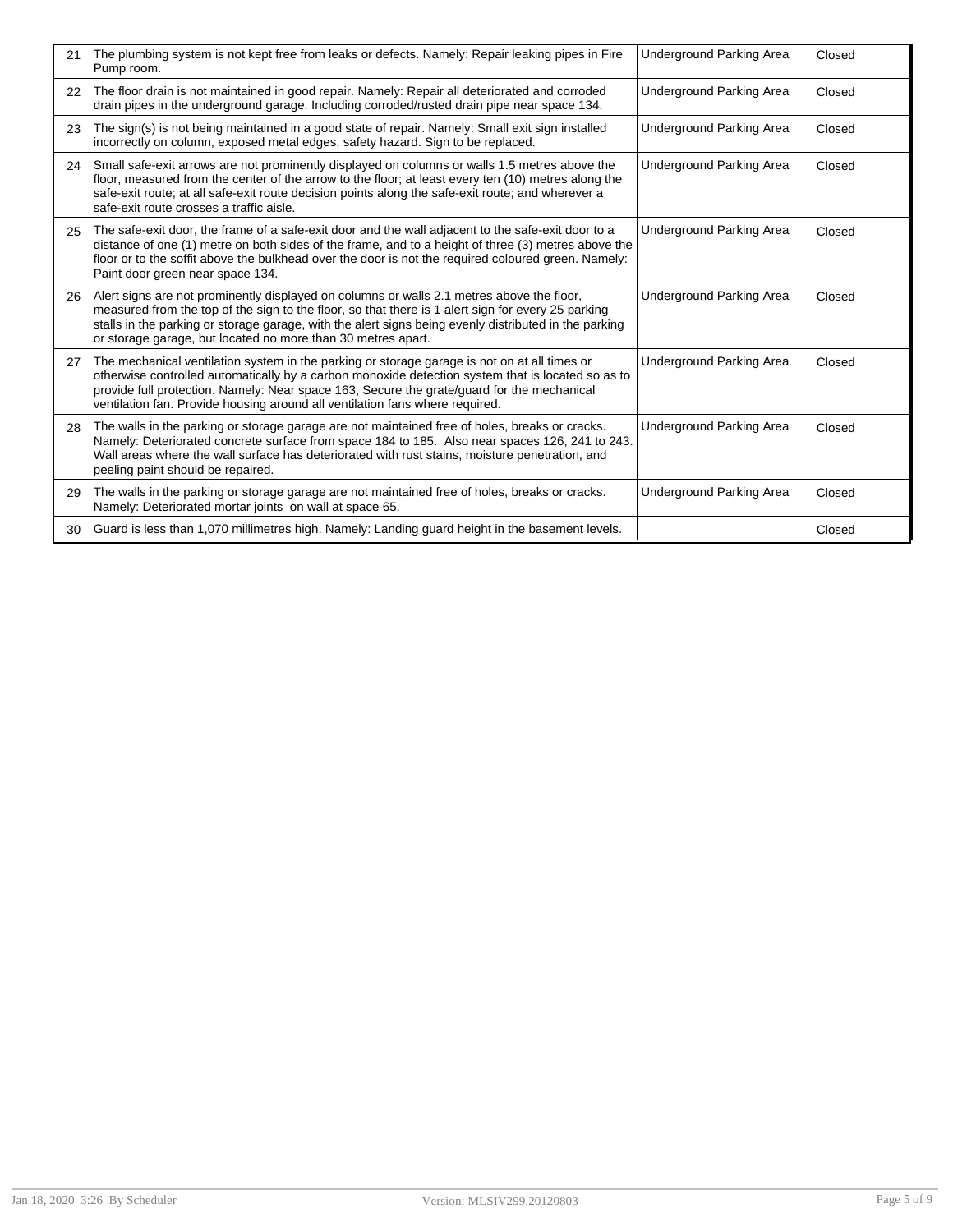|  | Tvpe of<br>$ No $ Investigation | <b>Investigation</b><br>Reference No. | <b>Investigation Description</b>                                              | <b>Investigation Date of</b><br><b>Status</b> | <b>Issuance Date</b> | Expiration | <b>Next Scheduled</b><br><b>Inspection Date</b> |
|--|---------------------------------|---------------------------------------|-------------------------------------------------------------------------------|-----------------------------------------------|----------------------|------------|-------------------------------------------------|
|  | Property Standards              |                                       | <sup>1</sup> 11 285839 PRS 00 IV INTERIOR COMMON ELEMENTS -<br><b>DEFECTS</b> | Closed                                        | 114-Oct-11           | 11-APR-12  | 25-Jun-14                                       |

| No. of defects contained within the Order: | 69 |
|--------------------------------------------|----|
| No. of defects that remain outstanding :   |    |

|                 | <b>Deficiency Details</b>                                                                                                                                                                                               |                        |                  |
|-----------------|-------------------------------------------------------------------------------------------------------------------------------------------------------------------------------------------------------------------------|------------------------|------------------|
| No.             | <b>Violation/Defect</b>                                                                                                                                                                                                 | Location               | <b>Status</b>    |
| 1               | Wall(s) not maintained free of holes, cracks, damaged and deteriorated materials.                                                                                                                                       | 2nd Floor              | Closed           |
| 2               | The handrails and/or other appurtenant attachments and/or their supporting structural members<br>are not maintained in good repair, namely bent handrail.                                                               | 4th Floor              | Closed           |
| 3               | Wall(s) not maintained free of holes, cracks, damaged and deteriorated materials, namely<br>deteriorated caulking.                                                                                                      | 5th Floor              | Closed           |
| 4               | Handrails on both sides of stair or ramp 1,100mm in width or more not provided, namely missing<br>handrail.                                                                                                             | 8th Floor              | Closed           |
| 5               | Ceiling not maintained free of holes, cracks, damaged and deteriorated materials, to include<br>deteriorated finish.                                                                                                    | 8th Floor              | Substantially Co |
| 6               | Ceiling and floor not maintained free of holes, cracks, damaged and deteriorated materials.                                                                                                                             | 9th Floor              | Closed           |
| 7               | The handrails and/or other appurtenant attachments and/or their supporting structural members<br>are not maintained in good repair, namely unsecured handrail.                                                          | 12th Floor             | Closed           |
| 8               | Garbage chute system originally installed in the multiple-dwelling is not maintained operative,<br>namely unsecured garbage chute frame.                                                                                | 14th Floor             | Closed           |
| 9               | The handrails and/or other appurtenant attachments and/or their supporting structural members<br>are not maintained in good repair, namely unsecured handrail.                                                          | 15th Floor             | Closed           |
| 10              | Previously finished surface(s) have marks, stains, graffiti, smoke damage, painted slogans and/or<br>other defacements.                                                                                                 | 16th Floor             | Closed           |
| 11              | Ceiling not maintained free of holes, cracks, damaged and deteriorated materials, to include<br>deteriorated finish.                                                                                                    | <b>Basement</b>        | Closed           |
| 12 <sup>2</sup> | Wall(s) and ceiling not maintained free of holes, cracks, damaged and deteriorated materials.                                                                                                                           | Basement               | Closed           |
| 13              | Required guard does not prevent the passsage of a sphere having a diameter more than 100<br>millimetres.                                                                                                                | <b>Boiler Room</b>     | Closed           |
| 14              | Height of the guard for the exit stairs are less than 1,070 millimetres around landings.                                                                                                                                | <b>Boiler Room</b>     | Closed           |
| 15              | The location and size of openings present a hazard as they are designed with members or<br>attachments between 140 millimetres and 900 millimetres above the level protected by the guard<br>which facilitate climbing. | Boiler Room            | Substantially Co |
| 16              | Height of the guard for the exit stairs are less than 920 millimetres measured vertically to the top<br>of the guard from a line drawn through the outside edges of the stair nosings.                                  | Boiler Room            | Substantially Co |
| 17              | Wall(s) not maintained free of holes, cracks, damaged and deteriorated materials.                                                                                                                                       | <b>Electrical Room</b> | Closed           |
| 18              | Floor and/or floor covering not kept free from holes, stains, rubbish and debris.                                                                                                                                       | Electrical Room        | Closed           |
| 19              | The electrical connections are not maintained in a safe and complete condition, namely<br>unsecured and exposed wires.                                                                                                  | <b>Electrical Room</b> | Closed           |
| 20              | Door hardware/devices are not maintained in good repair, namely unsecured and defective<br>latching/locking hardware.                                                                                                   | Exit                   | Closed           |
| 21              | The electrical fixtures are not maintained in a safe and complete condition, namely missing cover.                                                                                                                      | Front                  | Closed           |
| 22              | The electrical connections are not maintained in a safe and complete condition, namely exposed<br>wires.                                                                                                                | Ground Floor           | Closed           |
| 23              | Wall(s) and ceiling not maintained free of holes, cracks, damaged and deteriorated materials.                                                                                                                           | <b>Ground Floor</b>    | Closed           |
| 24              | The ventilation system or unit is not regularly cleaned.                                                                                                                                                                | Laundry Room           | Closed           |
| 25              | Lighting in a laundry room is provided at less than 200 lux.                                                                                                                                                            | Laundry Room           | Substantially Co |
| 26              | The property is not maintained and/or kept clean in accordance with the standards, namely debris<br>and lint behind appliances.                                                                                         | Laundry Room           | Closed           |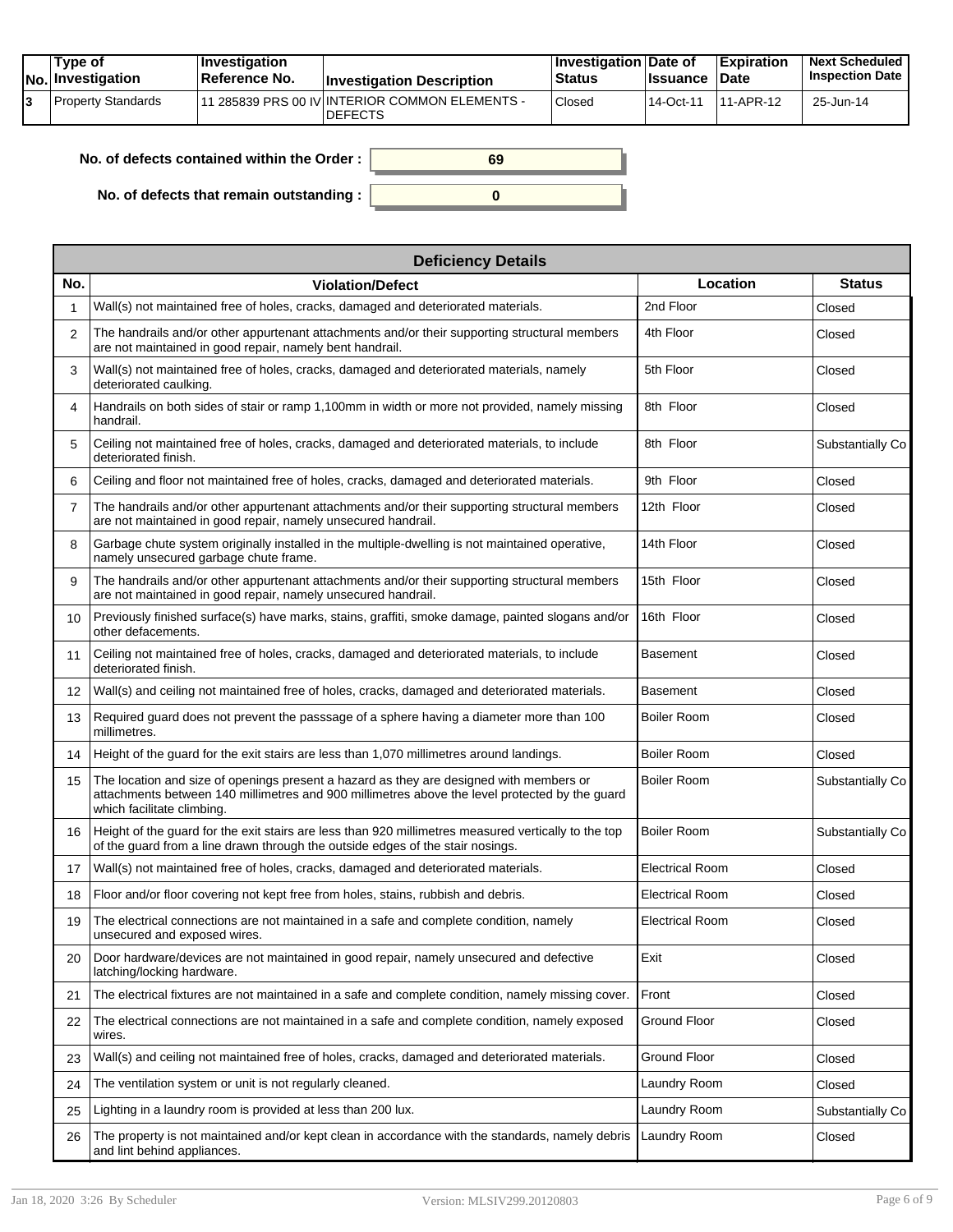| 27 | Wall(s) not maintained free of holes, cracks, damaged and deteriorated materials, to include<br>deteriorated and peeling finish.                                                                      | Office                     | Closed           |
|----|-------------------------------------------------------------------------------------------------------------------------------------------------------------------------------------------------------|----------------------------|------------------|
| 28 | Height of the guard for the exit stairs are less than 1,070 millimetres around landings.                                                                                                              | <b>Throughout Building</b> | Closed           |
| 29 | Previously finished surface(s) in the public area of the property is not maintained in good repair.                                                                                                   | <b>Throughout Building</b> | Closed           |
| 30 | The electrical connections are not maintained in a safe and complete condition, namely loose and<br>unsecured wires.                                                                                  | Throughout Building        | Closed           |
| 31 | Interior door(s), frames(s), glass pane(s), and/or hardware not maintained in good repair, namely<br>damaged doors, and latching hardware.                                                            | <b>Throughout Building</b> | Substantially Co |
| 32 | Required guard does not prevent the passsage of a sphere having a diameter more than 100<br>millimetres.                                                                                              | <b>Throughout Building</b> | Closed           |
| 33 | Lighting in a service room is provided at less than 200 lux.                                                                                                                                          | <b>Throughout Building</b> | Closed           |
| 34 | Lighting in a storage room is provided at less than 50 lux.                                                                                                                                           | <b>Throughout Building</b> | Closed           |
| 35 | Lighting in a storage room is provided at less than 50 lux.                                                                                                                                           | Throughout Building        | Closed           |
| 36 | Exit, public corridor or corridor is not equipped to provide illumination to an average level of not<br>less than 50 lux at floor or tread level.                                                     | <b>Throughout Building</b> | Closed           |
| 37 | The guard is designed that a member, attachment or opening located between 140 millimetres<br>and 900 millimetres above the level being protected facilitates climbing.                               | <b>Throughout Building</b> | Closed           |
| 38 | Interior lighting fixtures or lamps are not maintained, namely missing and/or damaged lens covers.                                                                                                    | <b>Throughout Building</b> | Substantially Co |
| 39 | The lighting fixture is not maintained in a clean condition, namely light fixture covers.                                                                                                             | <b>Throughout Building</b> | Substantially Co |
| 40 | Garbage chute system originally installed in the multiple-dwelling is not maintained operative,<br>namely defective self closing devices.                                                             | Throughout Building        | Substantially Co |
| 41 | Garbage chute system originally installed in the multiple-dwelling is not maintained operative,<br>namely missing fire dampers.                                                                       | <b>Throughout Building</b> | Substantially Co |
| 42 | Wall(s) not maintained free of holes, cracks, damaged and deteriorated materials, broken and/or<br>missing wall tiles.                                                                                | <b>Throughout Building</b> | Substantially Co |
| 43 | Floor and/or floor covering not kept free from holes, stains, rubbish and debris, namely undue<br>storage.                                                                                            | <b>Throughout Building</b> | Substantially Co |
| 44 | Floor and/or floor covering not kept in a clean and sanitary condition.                                                                                                                               | <b>Throughout Building</b> | Closed           |
| 45 | Floor(s) and/or floor covering(s) not maintained free from trip or other hazardous condition,<br>namely storage of bikes and parts.                                                                   | <b>Throughout Building</b> | Closed           |
| 46 | Floor(s) and/or floor covering(s) not maintained free from trip or other hazardous condition,<br>namely floor mats.                                                                                   | <b>Throughout Building</b> | Closed           |
| 47 | Previously finished surface(s) in the public area of the property is not maintained in good repair.                                                                                                   | <b>Throughout Building</b> | Substantially Co |
| 48 | The electrical receptacles and switches are not maintained in a safe and complete condition,<br>namely missing and/or damaged cover plates.                                                           | Throughout Building        | Closed           |
| 49 | Floor and/or floor covering not kept free from holes, stains, rubbish and debris.                                                                                                                     | <b>Throughout Building</b> | Substantially Co |
| 50 | The property is not maintained and/or kept clean in accordance with the standards, namely debris<br>and undue storage.                                                                                | <b>Throughout Building</b> | Closed           |
| 51 | The floor drain is not maintained in good repair, namely missing drain covers.                                                                                                                        | <b>Throughout Building</b> | Substantially Co |
| 52 | The supplied facility in or on the property is not constructed, installed and/or maintained so that it<br>will function safely and effectively, namely damaged and deteriorated storage locker cages. | <b>Throughout Building</b> | Closed           |
| 53 | Adequate ventilation has not been provided, namely ventilation system not operating at all times,<br>24/7.                                                                                            | <b>Throughout Building</b> | Closed           |
| 54 | The ventilation system or unit is not regularly cleaned.                                                                                                                                              | Throughout Building        | Substantially Co |
| 55 | Height of the guard for the exit stairs are less than 920 millimetres measured vertically to the top<br>of the guard from a line drawn through the outside edges of the stair nosings.                | <b>Throughout Building</b> | Closed           |
| 56 | Wall(s) not maintained free of holes, cracks, damaged and deteriorated materials, namely missing<br>and/or damaged baseboards.                                                                        | <b>Throughout Building</b> | Closed           |
| 57 | Wall(s) not maintained free of holes, cracks, damaged and deteriorated materials, namely missing<br>baseboards.                                                                                       | Throughout Building        | Substantially Co |
| 58 | Ceiling not maintained free of holes, cracks, damaged and deteriorated materials, namely<br>unsecured, damaged and/or missing ceiling access panel doors.                                             | Throughout Building        | Substantially Co |
| 59 | Door hardware/devices are not maintained in good repair, namely defective self closing devices.                                                                                                       | <b>Throughout Building</b> | Closed           |
| 60 | The ventilation system or unit is not regularly cleaned.                                                                                                                                              |                            | Closed           |
| 61 | Door(s), passageway(s) and/or exit(s), not maintained free from hazardous condition, obstruction<br>and impediments, namely exit door not openable.                                                   |                            | Closed           |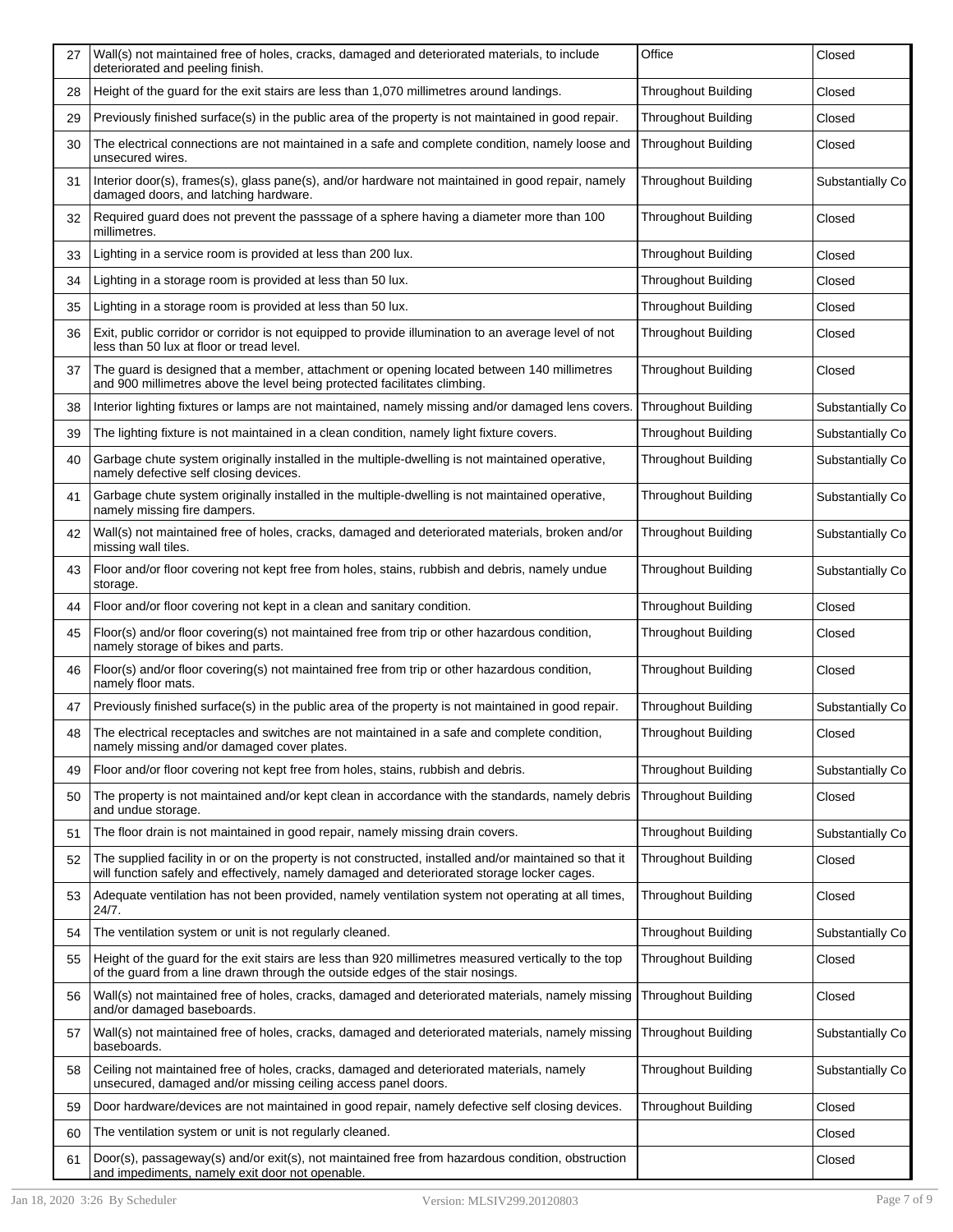| 62 | Interior door(s), frames(s), glass pane(s), and/or hardware not maintained in good repair, namely<br>exposed ceiling hatch.        | Closed        |
|----|------------------------------------------------------------------------------------------------------------------------------------|---------------|
| 63 | Adequate ventilation has not been provided.                                                                                        | Closed        |
| 64 | The electrical receptacle are not maintained in a safe and complete condition, namely missing<br>covers.                           | Closed        |
| 65 | Ceiling and walls not maintained free of holes, cracks, damaged and deteriorated materials,<br>namely deteriorated finish.         | <b>Closed</b> |
| 66 | Ceiling not maintained free of holes, cracks, damaged and deteriorated materials, namely<br>deteriorated and peeling finish.       | Closed        |
| 67 | Interior door(s), frames(s), glass pane(s), and/or hardware not maintained in good repair, namely<br>unsecured access panel doors. | Closed        |
| 68 | Ceiling not maintained free of holes, cracks, damaged and deteriorated materials.                                                  | Closed        |
| 69 | Ceiling not maintained free of holes, cracks, damaged and deteriorated materials.                                                  | Closed        |